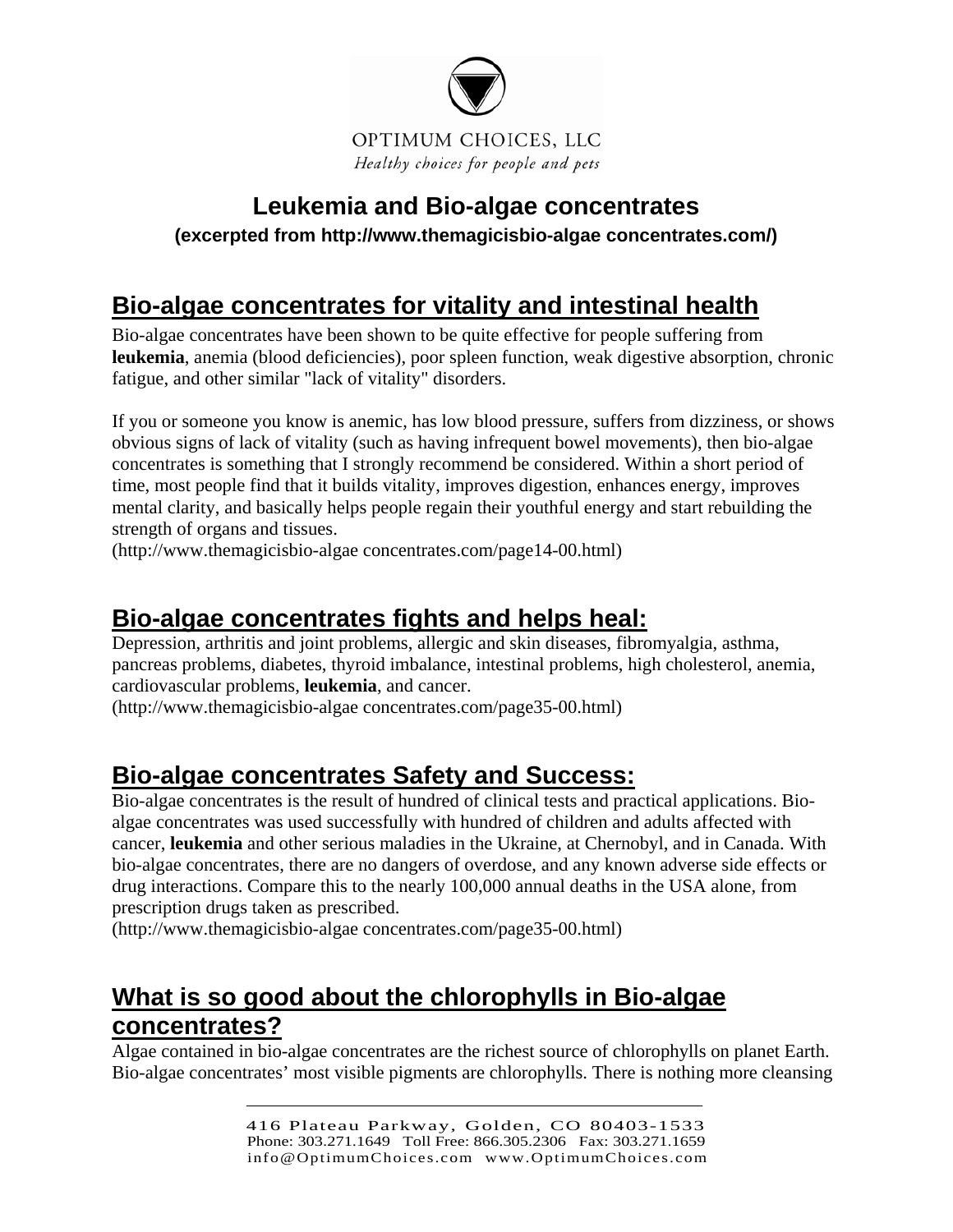and detoxifying than chlorophyll. And people who follow Western diets (high in processed foods and animal foods) are in desperate need of cleansing and detoxifying.

Chlorophylls release ions when struck by the energy of sunlight. These free ions proceed to stimulate the biochemical reactions that form proteins, vitamins and sugars.

It is believed that if chlorophyll is ingested with sufficient iron, the magnesium can be displaced to yield a hemoglobin molecule. Experiments in Japan and Russia have demonstrated that algae have a marked positive effect on **leukemia** and anemia, possibly due to the conversion of chlorophyll into hemoglobin. Of course, the high nutrient density of Spirulina alone, especially the blood-building vitamins B12 and folic acid and the amino acids, are also useful in treating cases of anemia.

Chlorophyll has other positive benefits to the body. It increases peristaltic action and thus relieves constipation, and also normalizes the secretion of digestive acids. It soothes the inflammation and reduces the excess pepsin secretion associated with gastric ulcers. (http://www.themagicisbio-algae concentrates.com/page10-00.html)

#### **ANTI VIRAL**

#### **AIDS/HIV - Inhibition of HIV-1 replication by an aqueous extract of spirulina (Arthrospira platensis)** - Ayehunie S.1, Belay A.2, Hu Y.1, Baba T.1,3, Ruprecht R.1

1 - Laboratory of Viral Pathogenesis, Dana-Farber Cancer Institute and Harvard Medical School, Boston, MA, USA.

2 - Earthrise Farms, Calipatria, CA, USA.

3 - Division of Newborn Medicine, Department of Pediatrics, Tufts University, Boston, MA, USA.

Water extract of spirulina strain Platensis (Arthrospira platensis) inhibits HIV-1 replication in human derived T-cells and in human peripheral blood mononuclear cells. A concentration of 5- 10 mcg/mi was found to reduce viral production and/or syncytium formulation of about 50 %, and a concentration of 100 mcg/ml show a 90-100 % inhibition without cytotoxicity. The 50 % inhibitory concentration (IC50) for cell growth was computed to be between 2-6.5 mg/ml depending on the cell types used; the therapeutic index was >100. The extract also blocked Rauscher murine **leukemia** virus (RL V)-induced plaque by 95 % at concentrations ranging from 75-150 mcg/ml. The 50 % reduction in plaque formation (50 % effective concentration or EC50) was at a concentration of 9-30 mcg/ml. The extract directly inactivated HIV-1 infectivity when preincubated with virus prior to addition with human T-cell lines at similar inhibitory concentrations.

**HERPES - An extract from spirulina is a selective inhibitor of Herpes Simplex virus type 1 penetration into Hela cells** - Hayashi et al. 1993. Published in Phytotherapy Research, Vol. 7, p. 76-80, Japan The water-soluble extract of spirulina achieved a dose-dependent inhibition of the replication of Herpes Simplex virus type 1 (HSV-1) in Hela cells within the concentration ranges of 0.08-50 mg/ml. This extract proved to have no virucidal activity and did not interfere with adsorption to host cells. However, the extract affected to viral penetration in a dose-dependent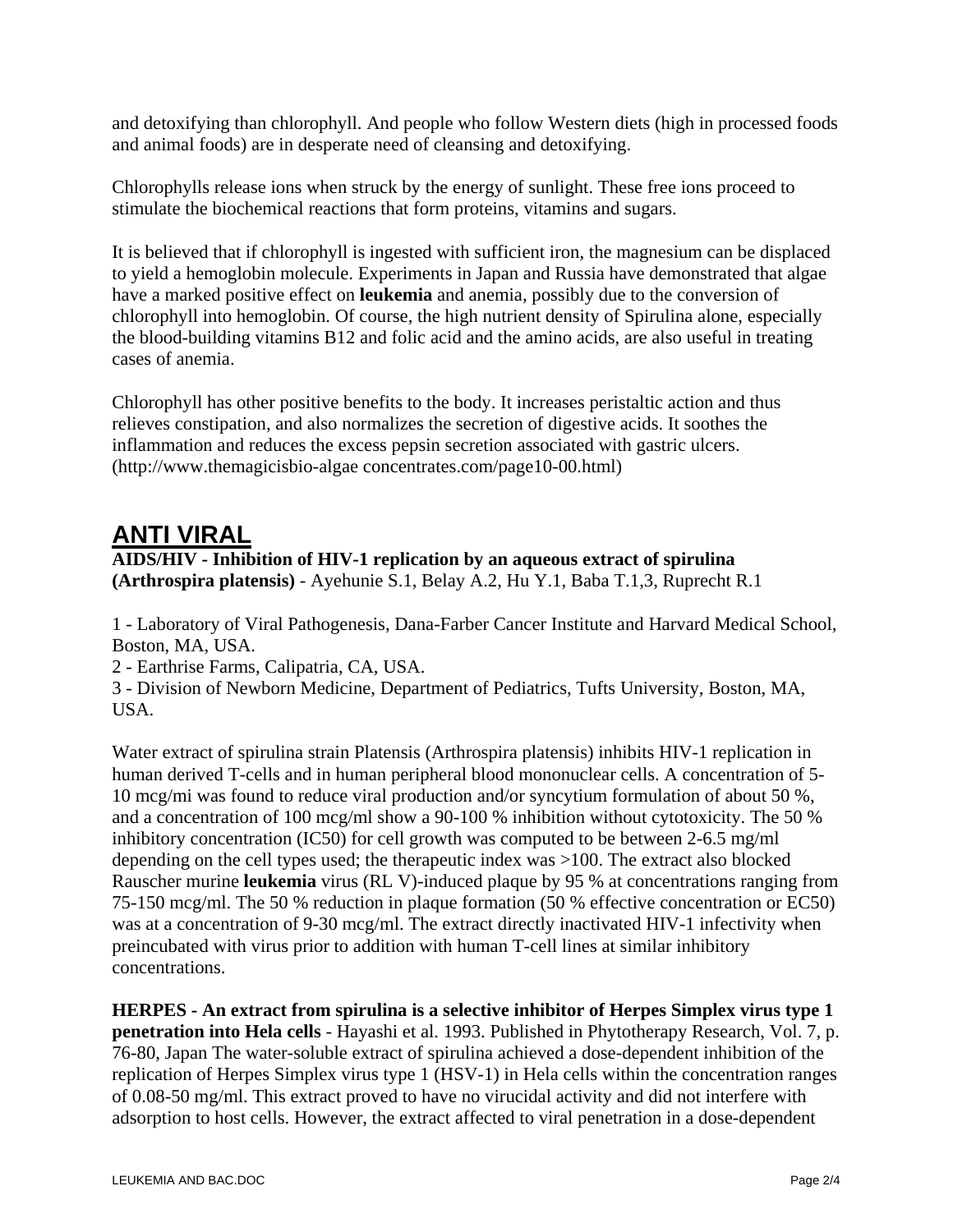manner. At 1 mg/ml the extract was found to inhibit virus-specific protein synthesis without suppressing host cell protein synthesis if added to the cells 3 hours before hamsters at doses of 100 and 500 mg/kg a day.

**AIDS antiviral sulfolipids from cyanobio-algae concentratesteria (blue green algae)** -K. Gustafson et al. August 16, 1989. Published in the journal of the National Cancer Institute, Vol. 81(16) p. 1254, USA. Sulfoglycolipids from blue green algae exhibit strong antiviral properties. Helper T-cells exposed to blue green algae sulfoglycolipids were protected from HIV-1 infection in vitro studies. Beta-carotene, Cancer Prevention and Health Improvement (http://www.themagicisbio-algae concentrates.com/page60-00.html)

#### **He rolled up his eyes**

"*I just wanted to share with you real quick some great news. I got my mother in law on the F3 because she has leukemia. Her doctor wanted to put her on all this medicine for her rising cholesterol and white blood cells. She told him to wait one month and she would get blood work again and they could go from there. Just after one month with the F3 (she did not change anything else) her levels all dropped.* 

*Total cholesterol 258 to 185! Tryglicerides 223 to 135! Bad cholesterol 163 to 112! White cell count went bio-algae concentrates to normal!* 

*The doctor asked her what meds he put her on, thinking he forgot to write it in her chart. Smiling bio-algae concentrates she said "none", and proceeded to tell him about the supplement. He just rolled up his eyes, even after seeing her results in the blood work! Go figure, maybe some day he'll choose to look into it for his clients.* 

*I just wanted to thank you for such an amazing product. It has also helped tremendously with my Newfoundland who has kidney disease.* 

*Thanks!"*

—Shannon, Taylor, Paws & Claws Breckenridge, Colorado, February 2007

(http://www.themagicisbio-algae concentrates.com/page52-00.html) *These results are individual testimonies. We cannot guarantee your results will be the same. Since each individual body responds differently to the super nutrition in bio-algae concentrates? Bio-algae concentrates your results will be different. These statements have not been evaluated by the FDA. This information is not intended to diagnose, treat, prevent or cure any disease.*

Bio-algae concentrates have no advertised ingredients that specifically address leukemia. And yet look at the research and results customers are reporting. How did bio-algae concentrates accomplish this feat? It did not. Bio-algae concentrates simply supplied the body with the super nutrients of Omega 3, 6, 9 and GLAs (gamma linolenic acid), over 4,000 enzymes, 20 amino acids, Vitamins A, B vitamin complex, C, D, E, K, phytonutrients, chlorophyll, super antioxidants and thousands of other nutrients so the body could naturally and holistically boost